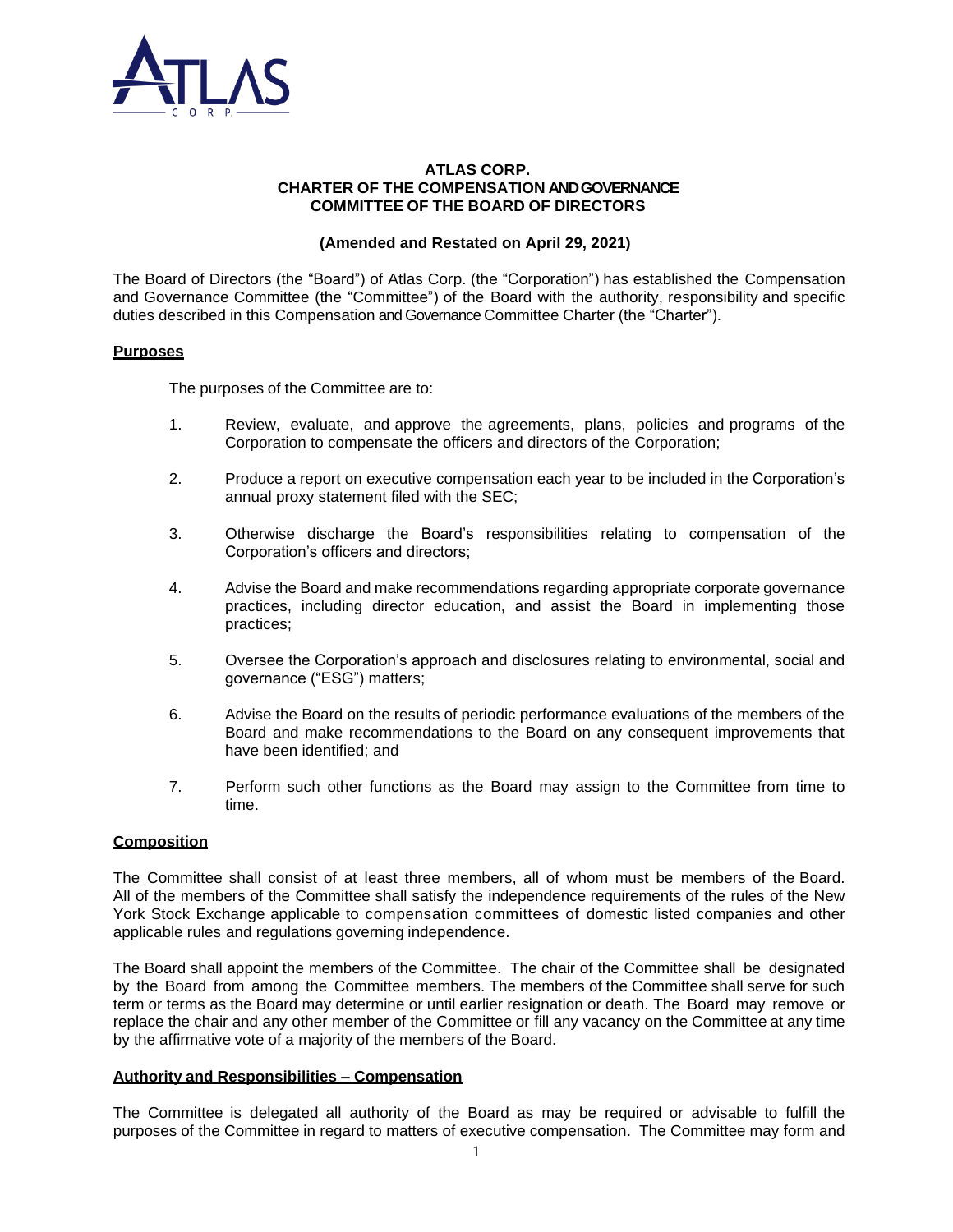

delegate some or all of its authority to subcommittees when it deems appropriate. Without limiting the generality of the preceding statements, the Committee shall have authority, and is entrusted with the direct responsibility, to take the following actions:

- 1. Each year the Committee shall:
	- (a) review and approve corporate goals and objectives relevant to the compensation of the Chief Executive Officer, Chief Financial Officer, and other executive officers of the Corporation,
	- (b) evaluate the performance of the Corporation's Chief Executive Officer, Chief Financial Officer, and other executive officers in light of such goals and objectives, and
	- (c) determine and approve the compensation of the Corporation's Chief Executive Officer, Chief Financial Officer, and other executive officers based on this evaluation.
- 2. Each year, the Committee shall review and make recommendations to the Board with respect to the compensation of all directors.
- 3. Each year the Committee shall review and make recommendations to the Board with respect to incentive-compensation plans and equity-based plans.
- 4. Each year the Committee shall review and approve, for the Corporation's Chief Executive Officer, Chief Financial Officer, and other executive officers, all annual and all other compensation arrangements and components, which may include the following:
	- (a) annual base salary level,
	- (b) annual incentive opportunity level, and
	- (c) any special or supplemental benefits.
- 5. When and as appropriate, the Committee shall review and approve for the Chief Executive Officer and the other executive officers of the Corporation:
	- (a) all benefits and perquisites; and
	- (b) all employment agreements, severance arrangements, and change-in-control agreements and provisions.
- 6. Each year, the Committee shall prepare a report on executive compensation to be included in the Corporation's annual proxy statement filed with the SEC. The report, which shall be made over the name of each member of the Committee, shall include the following:
	- (a) disclosure of the Committee's compensation policies applicable to the Corporation's officers, including the specific relationship of corporate performance to executive compensation;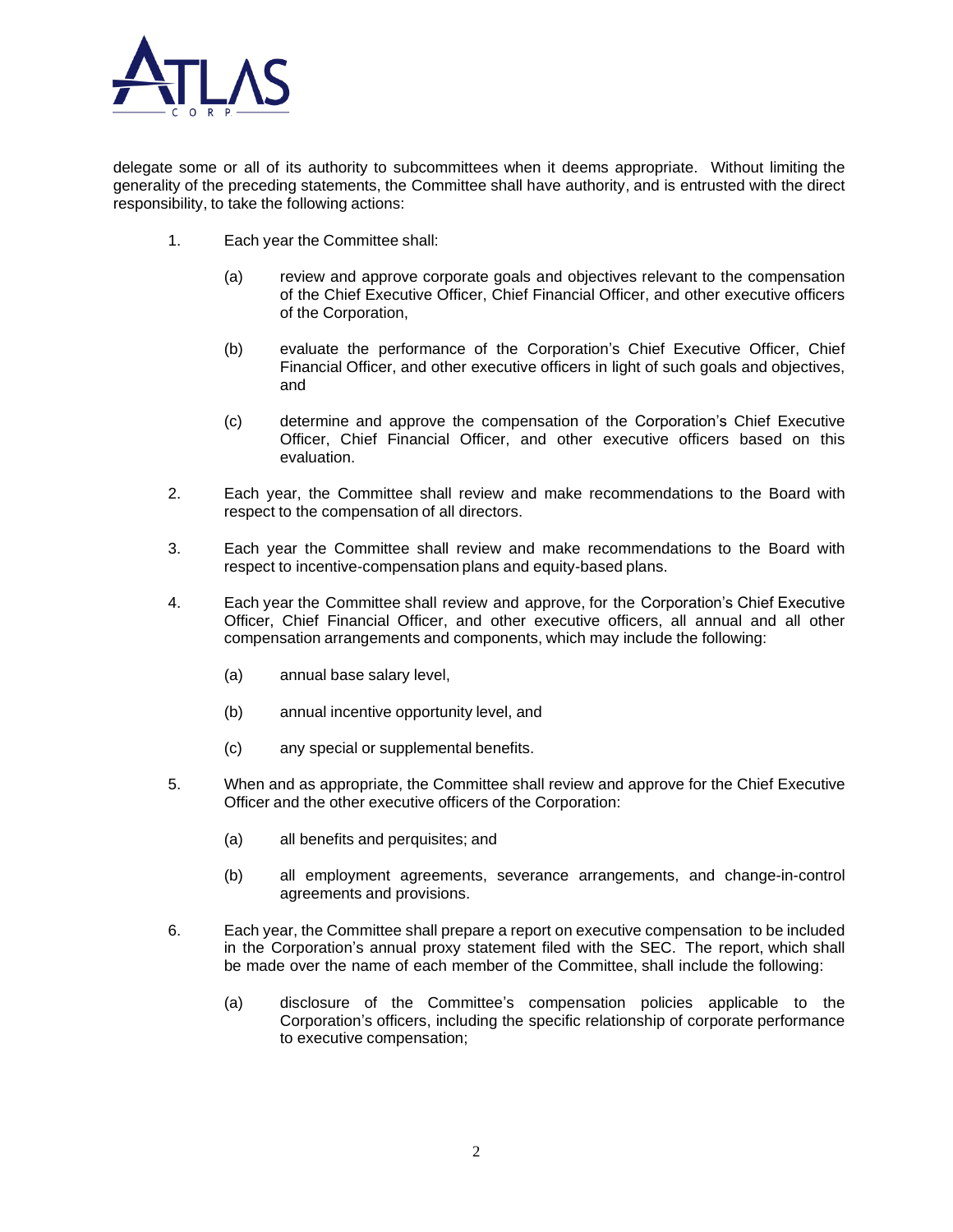

- (b) discussion of the Committee's basis for executive officer compensation reported for the last completed fiscal year, including the factors and criteria upon which the executive officers' compensation was based; and
- (c) if the Board modified or rejected in any material way any action or recommendation by the Committee with respect to such decisions in the last completed fiscal year, the report must so indicate and explain the reasons for the Board's actions, and be made over the names of all members of the Board.
- 7. The Committee shall have the authority, in its sole discretion, to retain (or obtain the advice of) and terminate a compensation consultant, independent legal counsel or other adviser ("Compensation Adviser") to assist the Committee with the discharge of its duties under the Charter. The Committee shall be directly responsible for the appointment, compensation and oversight of the work of any Compensation Adviser retained by the Committee. The Corporation shall provide for appropriate funding, as determined by the Committee, for payment of reasonable compensation to any Compensation Adviser engaged by the Committee. The Committee may select a Compensation Adviser only after taking into consideration the independence requirements for such advisers under the New York Stock Exchange listing standards and all factors relevant to that person's independence, including the following:
	- (a) the provision of other services to the Corporation by the person that employs the Compensation Adviser;
	- (b) the amount of fees received from the Corporation by the person that employs the Compensation Adviser, as a percentage of the total revenue of the person that employs the Compensation Adviser;
	- (c) the policies and procedures of the person that employs the Compensation Adviser that are designed to prevent conflicts of interest;
	- (d) any business or personal relationship of the Compensation Adviser with a member of the Committee;
	- (e) any stock of the Corporation owned by the Compensation Adviser; and
	- (f) any business or personal relationship of the Compensation Adviser or the person employing the Compensation Adviser with any executive officer.

After considering the independence factors outlined above, the Committee may select, or receive advice from, any Compensation Advisers it prefers, including ones that are not independent. The Committee is not required to conduct the independence assessment outlined above for in-house counsel or any Compensation Adviser whose role is limited to the following activities: (i) consulting on any broad-based plan that does not discriminate in scope, terms, or operation, in favor of executive officers or directors of the Corporation, and that is available generally to all salaried employees; and/or (ii) providing information that either is not customized for a particular company or that is customized based on parameters that are not developed by the Compensation Adviser, and about which the Compensation Adviser does not provide advice.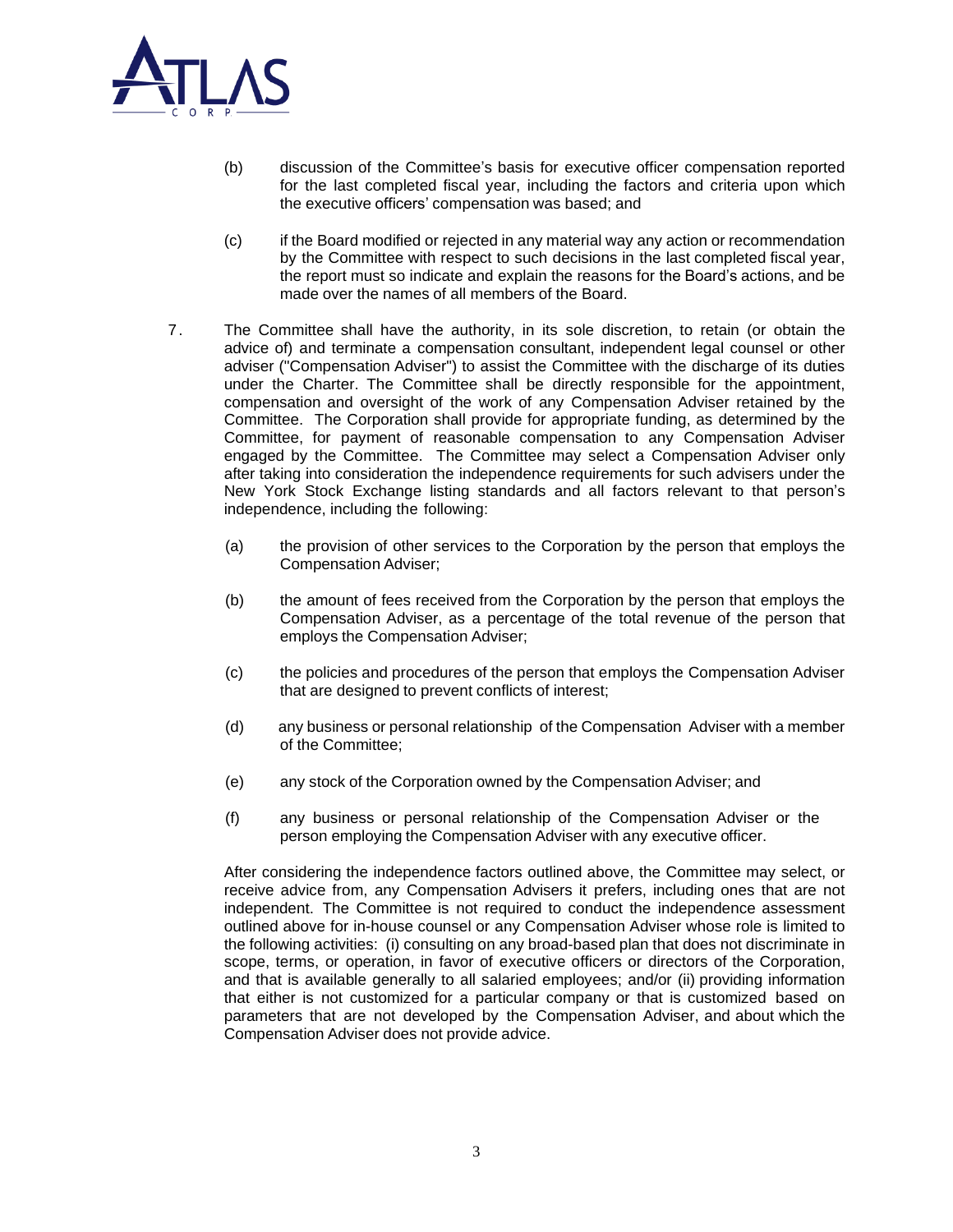

### **Authority and Responsibilities – Governance**

The Committee shall advise and make recommendations to the Board on the matters set out in this Charter in regard to governance, but is not authorized to take any other action in regard to governance without the approval of the Board.

The Committee shall have the following responsibilities:

### *Corporate Governance*

- 1. The Committee shall prepare and recommend to the Board for adoption appropriate corporate governance guidelines and consider any other corporate governance issues that arise from time-to-time and develop appropriate recommendations for the Board.
- 2. The Committee shall review management's monitoring of the Corporation's compliance programs and Standards of Business Conduct Policy, including a report of violations and waivers of the Standards of Business Conduct Policy.
- 3. The Committee shall review and recommend director education opportunities and policies.

### *Director Independence*

4. Each year, the Committee shall review the relationships between the Corporation and each director and report the results of its review to the Board, which will then determine which directors satisfy the independence standards then applicable to the Corporation and each of the Board's committees.

### *Committee and Board Performance Evaluations*

- 5. Every year, the Committee shall request that the chair of each committee report to the full Board about the committee's annual evaluation of its charter following the end of each fiscal year.
- 6. Every two years, the Committee shall:
	- (a) Request that the chair of each committee report to the full Board about the committee's biennial evaluation of its performance; and
	- (b) Receive comments from all directors and report to the full Board with an assessment of the performance of the Board and the Board's committees.

### *Environment, Social and Governance ("ESG") Matters*

- 7. The Committee shall oversee and periodically review the Corporation's ESG strategy, initiatives and policies, to ensure they are consistent with the Corporation's long-term strategic objectives.
- 8. The Committee shall review and oversee the development and implementation of targets, standards and metrics established by management to assess and track the Corporation's ESG performance to ensure that the Corporation's performance is consistent with the Corporation's long-term strategic objectives and ESG strategy.